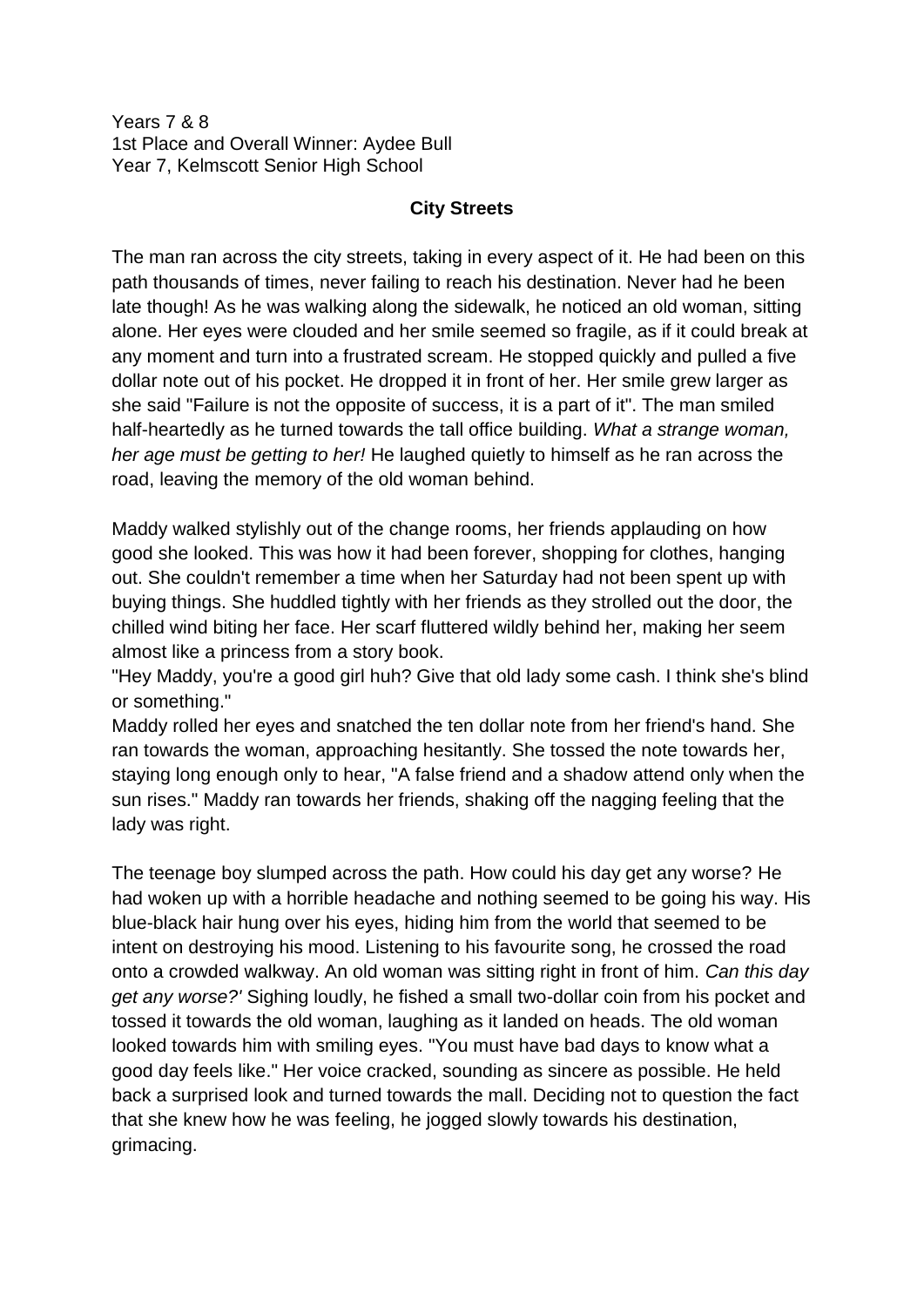The construction worker walked out of the uncomplete building, smiling as he took it in. He and his men had done a good job on layering the bricks of the suburban house. He couldn't help but laugh over the amount of time it took to do it. Walking towards his car, he thought about his family. The boss was still holding onto that little bit of money that he needed. His smile fading, he realized the hard hours and the expectations of his family. How was he meant to provide for them if he didn't have the money? Cursing himself about his foolishness, he crossed the path to see an old woman sitting alone. He couldn't help but feel sympathetic. Where was her family? Had they just abandoned her to sit here? He emptied his bag of its contents to find a crinkled five dollar note. Laying it down in front her, he and the woman exchanged smiles. "It is the things that we work hardest for that reward us the most," she murmured. Smiling again at the woman, the man retreated to his car, wondering what the lady meant.

The woman stumbled across the concrete, her crutches swinging wildly in front of her. She was heading for the medical centre for, what seemed like, the one hundredth time. Her leg was crippled, and they believed that it would never heal. Looking back to her youth, she saw how her leg had influenced everything she had done. She had never tried, not for anything, believing that it wasn't worth it. Her life was almost shattered when she learned that it would never heal. But somewhere, deep inside of her, she almost believed that it was healing. That her leg was slowly becoming better with each passing day. She knew that it was impossible, but she couldn't help it. As she approached the medical building, she noticed an elderly woman sitting on the pavement. Reaching into her old track pants, she found a solitary dollar lying at the very bottom. Tossing it to the woman she almost winced as it hit the ground with a large thud.

"I'm sorry that's all I can give you."

The old woman just nodded in response, then opened her mouth to speak. "Believe in miracles, because in times of hardship that is all you can do."

The woman smiled as she walked to the centre, holding those words as close to her as she possibly could.

That evening, a business man hung his head in shame and disappointment. After arriving late to work that morning, he had been fired from his high position in the company. He was now jobless. After a few minutes of mourning, the man started to think. Perhaps this was an opportunity to pursue his true passion, cooking. He had always been fascinated by the culinary arts, and perhaps he could make this halfhearted dream become a reality. Perhaps this was not a curse, but a blessing.

Maddy ran across the road, tears running across her cheeks. She was alone, abandoned. She became increasingly aware of her scarf that had tangled across her body. She slowly unwrapped herself and allowed herself to look back on what had happened. She and her friends had gone to the club, simply to have a bit of fun, that's all. But pretty much as soon as they got there her friends had abandoned her